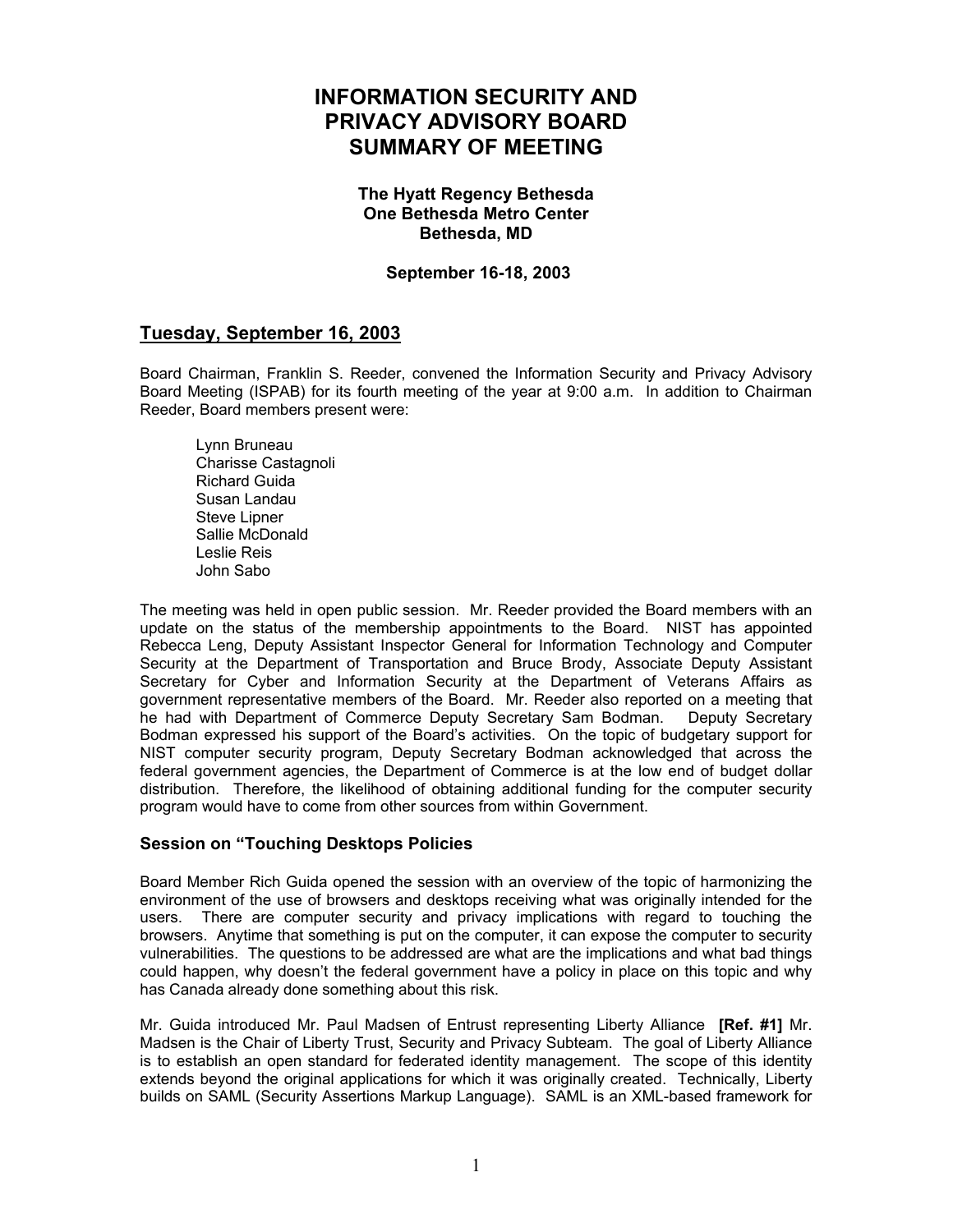exchanging security information. The Liberty Roadmap is entering into Phase 2 that should be released in October 2003. Phase1 dealt with a simplified sign-on and identity federation and Phase 2 will deal with a web services framework. Future phases will include enhancement to the federation and services infrastructure. Mr. Madsen's briefing covered what "touching the browser" might mean for federated identify. He reviewed the Liberty model and profiles and the baseline and optional Liberty requirements. Mr. Madsen was asked if he believed there was a strong appetite or no appetite among the Liberty Alliance members to '"touch the browser' or was it believed to be too risky or not an issue that the Alliance wanted to address. Mr. Madsen replied that he was in no position to answer that but suggested that the Board may want to contact members from Nokia and True Pass to obtain a better perspective from them. Board member Charisse Castagnoli offered the following concerns/questions for consideration by the Board: how do we educate consumers about the concerns of use of browsers and what role could the government/NIST play on this issue; has a gap risk analysis be done, has a latency analysis been done, what is being done regarding ID theft liability?

Next, Mr. Wayne Jensen of the NIST Computer Security Division briefed the Board on the topic of browser extensions and security. Mr. Jensen reported that browsers are built with the expectations that they will be touched by other applications. He explained the risk of mobile codes and its wide and varying degrees of access to resource and different kinds of security controls. Some of the varying classes of technical code include Cage, Filter, Signature, Proof and Hybrid. Assessing the risk imposed by a particular mobile code technology begins with examining the code's context. Mr. Jensen stated that choosing whether to support and accept a particular mobile code technology must involve balancing its risks against the benefits it can provide. NIST guides have been concerned with accessing public as opposed to private or sensitive information. The focus has been on protecting government systems from mobile code threats by deploying the lowest risk mobile code technology on websites; disabling risk mobile code technologies on browsers; and, applying technical and other controls to mitigate risks. Mr. Jensen summarized his briefing by saying that 'touching the browser" is a bit of a misnomer as we regularly affect the client side by serving Acrobat, WORD and other content. Different technologies affect the browser differently and new technologies are continually on the horizon, making it difficult to pick a winner. Ultimately, federal agencies are left with the decision as to how best to interface technologically with citizens.

Board Member Guida noted the obvious absence of someone within the federal government who could address this issue. Mr. Guida said that Jeanette Thornton of the Office of Management and Budget (OMB) had indicated that this issue was not on the radar screen of the federal government at this time. Mr. Guida suggested that the Board might want to consider sending a letter to OMB to identify this matter as a potential technological issue that should be addressed. While OMB does have a "cookie" policy in place, cookies are not active code and the policy does not cover the extent of potential risks that are there with the use of touching the browser.

After further discussion, the Board decided to prepare and send a letter to the Director of OMB to share their observations and concerns on this issue.

#### **Discussion of Public/Privacy Databases and CRM Activities**

Board Member Leslie Reis began the discussion of the Customer Relations Management (CRM) activities. The primary focus for Board discussion on this was the issues of the enhancement of e-government. Professor Reis provided the members of the Board with a variety of material covering this topic. The articles covered the Privacy Act of 1974, customer relations management in general, CRM in the public sector, and CRM activities being done by the U.S. Postal Service. It was noted that four major privacy relation issues arise out of the use of CRMs. The first is the amount and types of information using CRMs approach tools that could potentially be in violation of the Privacy Act. The second issue is that the use of CRMs may promote the view of customer and customer information as a commodity. The third issue is that the use of CRMs to enhance e-government to e-government services may provide competition for the private sector and that many outside of government feel that this is not the role that the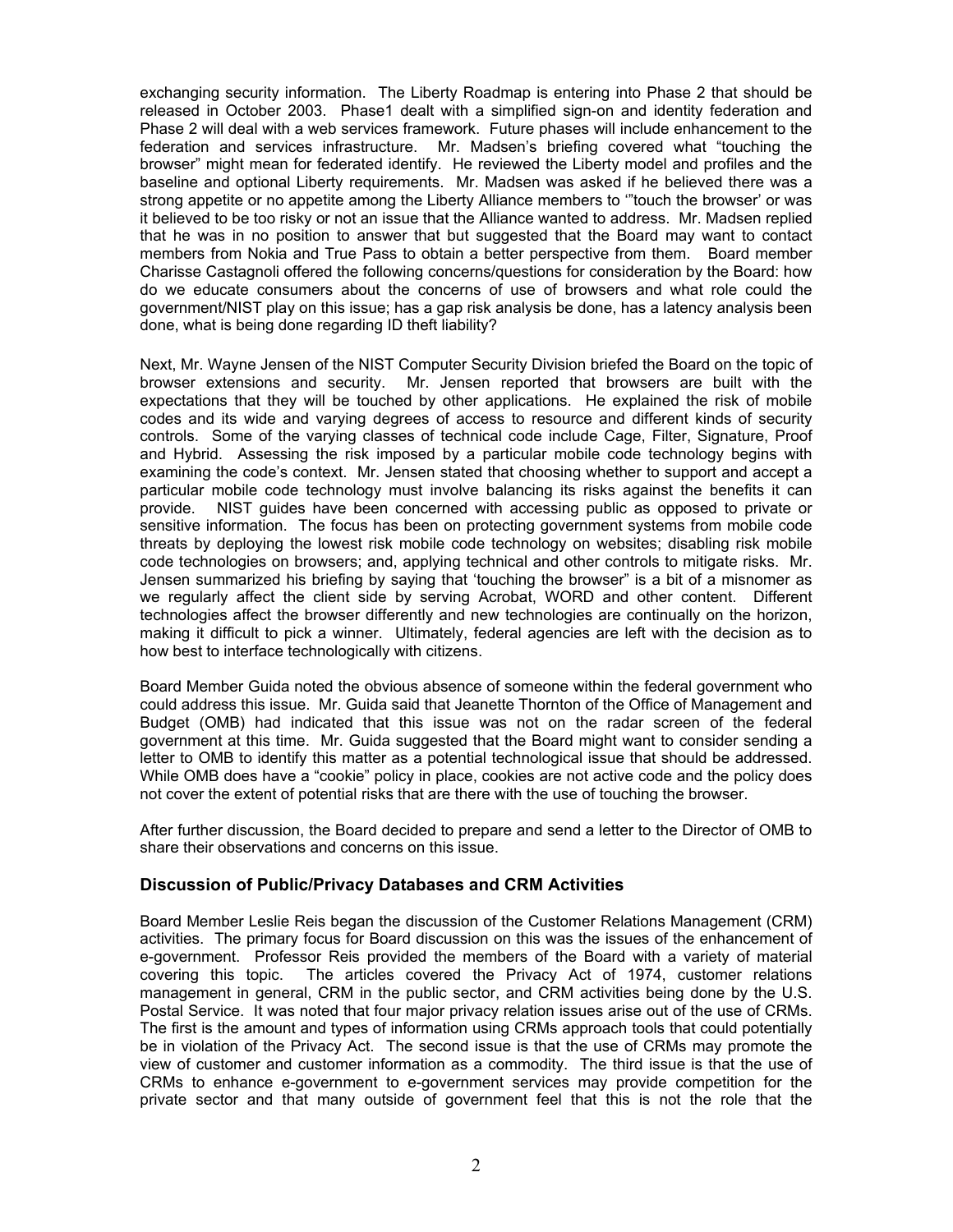government should be in. And fourth, the use of CRM's has great potential for unauthorized secondary use of information collected by citizens under the guise of CRM.

The Privacy Act seems to be a tool that does not have a lot of teeth to it, reported Professor Reis. The absence of reactive enforcements that the law provides and the failure of the law to keep up with the manner in which data is currently used are clearly two weaknesses. A recent General Accounting Office report identified many problems with the current Privacy Act and the issues that resulted.

The Board members agreed that they would like to continue to explore this topic. In particular, they would like to look at the potentially serious implications that could arise as a result of CRM collections that take personal information for a specific topic and then use that information for a secondary topic in an enhanced mode of operation. The Board's next steps will be to obtain briefings from federal agencies that may be use CRM practices. The Treasury Department's U.S. Mint, the Departments of Transportation and Labor, and the U.S. Postal Service may be agencies to hear from. Board members Leslie Reis and Lynn Bruneau volunteered to lead this effort and this will be one of the agenda items for the December 2003 Board meeting.

## **Briefing on Cyber Security Professional Certification**

Board chairman, Franklin Reeder, briefed the members on the proliferation of credentials being seen in the cyber security world today. Many of these credentials fail to meet the primary criteria for such certifications. Some type of independent credentialing has been proposed to raise the level of certification. The recent National Cyber Security Strategy noted this issue and the Department of Homeland Security has been given some responsibility to address this. The Board previously heard from Hun Kim of the Navy who served as a participant on ad hoc committee with the responsibility to address professional certification. The Department of Defense (DOD) has spent over six months working to develop a policy of credentialing their information assurance employees. The DOD has a draft policy that will categorize certification functions and required credentials. To address the problem of training, DOD has engaged the Center for Internet Security (CIS) to work with them to develop a multi-step process looking into the work that has already been done followed by the establishment of some type of a consensus that work. A job skills analysis would be done and then that would be mapped back to show how specific skills could be tests. CIS has compiled a comprehensive list of all certification and credentialing entities. The list includes both vendor specific and non-vendor specific certifications. At the end of the process steps, if there is no general convergence, DOD will work with the individual groups to come to some type of agreement. The DOD has also worked through the Institute for Defense Analysis for the purpose of convening the various stakeholders. These workshops have been predominately attended by those in the certification business. By the end of 2003, DOD hopes to be able to issue a final directive. Mr. Reeder also said that new Board member Bruce Brody of the Department of Veteran Affairs is pursuing a certification policy within the VA and perhaps Mr. Brody could provide an update to the Board on his agency's efforts sometime in the near future.

Before recessing the meeting for the day, the Board approved the minutes of the June 2003 meeting and approved the draft letter to OMB on the topic of touching the browser that had been prepared by Board member Guida.

The meeting was recessed at 4:19 p.m.

# **Wednesday, September 17, 2003**

Chairman Reeder reconvened the meeting at 8:35 a.m.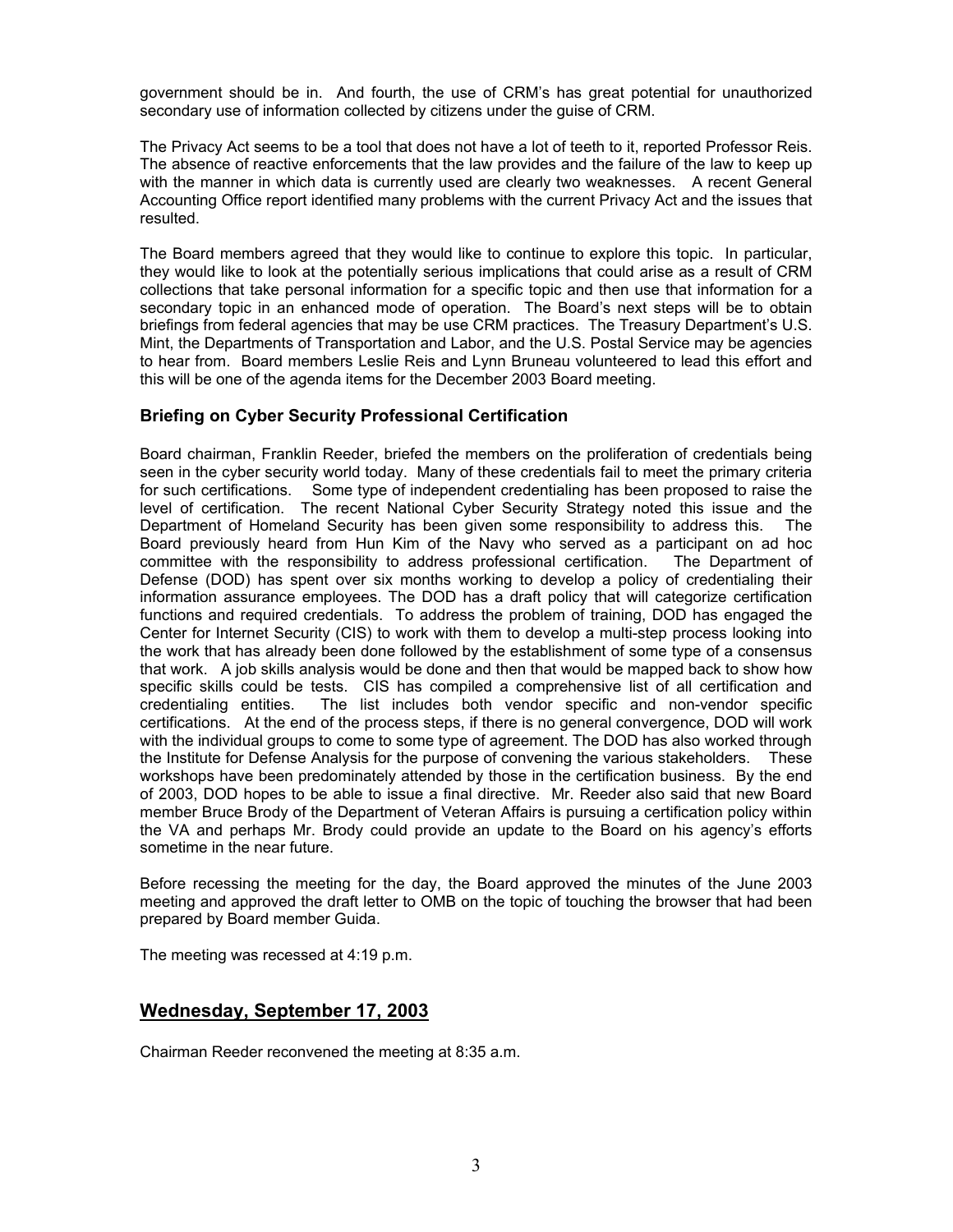# **Board Discussion on Issue of Planning Meetings**

The Board discussed focused ways to handle future meetings and the development of specific agenda sessions. Chairman Reeder proposed that the Board members gather names of those members of the public and press that the Board believes would be interested in its activities and provide these names to the Secretariat for furnishing future meeting agendas. The Board should identify what issues constituents want to hear about. More specifically, agencies should be invited to attend the Board meetings and address the issues identified in the Board's correspondence to the Director of OMB on the topic of using Web-based transactions to provide 'e-government' services to members of the public. Chairman Reeder reported his plans to meet with Karen Evans, the new Director of the CIO Council, to engage the CIO Council in meeting with members of the Board.

It was also determined that each meeting of the Board follow three specific focus areas. One session would focus on immediate, quick-time issues, one on long term issues and one on informational updates.

The Board will resume its discussion on the CRM issue in December with the plan to have a dedicated session on this topic planned in either March 2004 or June 2004. Board member Leslie Reis volunteered to have researcher from The John Marshall Law School work with the Board on the development of this session.

#### **Industry Overview of Information Sharing Issues for Homeland Security**

Board Member John Sabo updated the Board on activities of the IT/ ISAC (Information Sharing and Analysis Center), a forum for trusted sharing of vulnerability and alert information, as well as best practices. It is also a forum for sharing threat related information, and ways to protect against those threats. Mr. Sabo is a member of the IT/ISAC Board of Directors. Mr. Sabo reported that more and more ISAC's are relying on IT systems and there is a strong interest in cyber security. There are 11 major ISACs being formed in the following areas: financial services, telecommunications, electricity, energy, surface transportation, public transportation, water, chemical, health care and trucking. Areas of particular interest are in the business privacy area as it pertains to the sharing of threats and vulnerabilities experiences among the infrastructures/companies. Mr. Sabo said that some of the identified business management issues that the ISACs have play back to some of what was reported in the Board's earlier written privacy white paper. The creation of a two-way interchange of information between the ISACs and the government about such threats and vulnerabilities could lead to the establishment of a new level of security sensitivity between all entities. Currently, the Department of Homeland Security, ISACs, and other private sector organizations are beginning to address these issues. However, no operational infrastructure has been put in place at this time.

Because the private sector operates most critical infrastructures, Mr. Sabo's main objective in his briefing to the Board was to make them aware of the new set of security issues and the new era of sharing of information between public and government systems and the protection of the information that is collected.

The Board agreed that this topic should be put on the 'to be watched' list and they want to continue to be keep informed. Also, sometime in the future, the Board would like to hear from the Department of Homeland Security on their work with the ISAC community.

#### **Review of NIST Draft Special Publication 800-60**

Mr. Curt Barker of the NIST Computer Security Division briefed the Board on the draft guideline for mapping types of information and information systems to security categorization levels (SP 800-60). **[Ref. #2]** This report looks at the privacy viewpoint from the sensitivity angle in two ways. The first harm identified is the reputation and trust issue and the other is the specific harm that can occur to individuals resulting form the compromise of their credentials such as identity